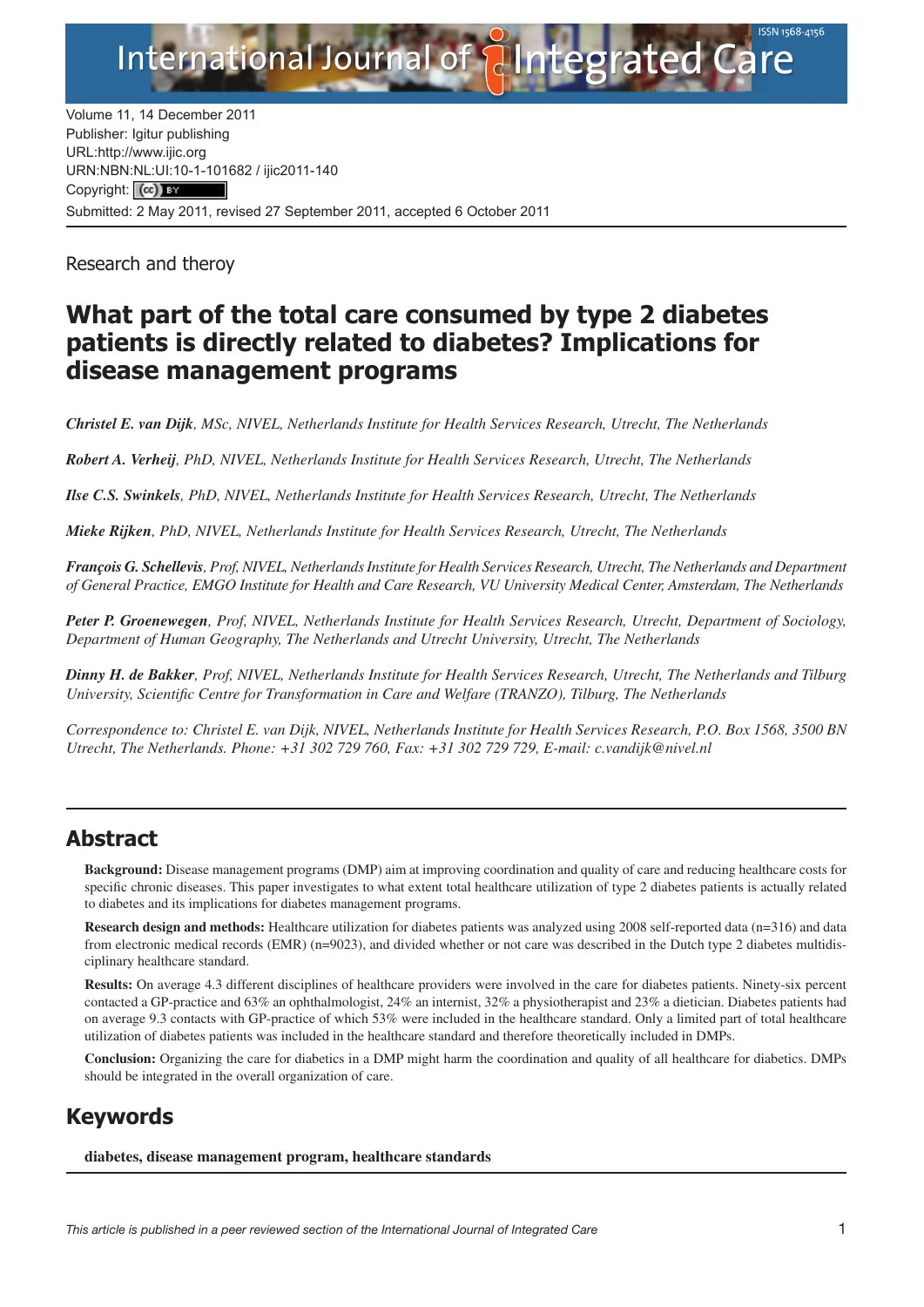## **Introduction**

The number of people with chronic diseases, including diabetes mellitus, is increasing worldwide due to aging and an increasing number of people with overweight and physical inactivity. In 2030, the worldwide percentage of diabetes patients is estimated to be 4.4%, which would be an increase of 60% in comparison with the year 2000 [\[1\]](#page-8-0). Due to the high burden of chronic diseases for healthcare costs and impact on quality of life, management of chronic diseases has been an impor-tant issue in health policy in many countries [[2\]](#page-8-0). While in the US almost all commercial health plans and large employers offer some form of disease management program (DMP) [\[3\]](#page-8-0), public purchasers of health services have only recently implemented or are planning to implement DMPs [\[4,](#page-8-0) [5](#page-8-0)].

According to the Disease Management Association of America (DMAA) disease management is defined as a system of coordinated healthcare interventions and communications for populations with conditions in which patients self-care efforts are significant. Disease management supports the physician or practitioner/patient relationship and plan of care, emphasizes prevention of exacerbations and complications through the use of evidence-based practice healthcare standards and patient empowerment, and evaluates clinical, humanistic, and economic outcomes on an ongoing basis with the goal of improving overall health  $[6]$  $[6]$  $[6]$ . DMPs are expected to be the solution for the inadequate coordination of care between health services, variation in quality of care and increasing costs for chronic illnesses [\[4\]](#page-8-0).

In the Netherlands, disease management was promoted with the nationwide introduction of disease oriented funding of chronic care in January 2010 (experimental since 2007), also known as bundled payments. Lack of collaboration between different healthcare providers partly explained by the fragmented organization of chronic care and funding urged the need for a new system of payment and organization for chronically ill patients. The basic idea behind disease oriented funding is that care for specific diseases can be organized around the needs of patients by stimulating the multidisciplinary coordination of care between healthcare providers within primary and between primary and secondary care. Within disease oriented funding, care is provided according to the national multidisciplinary evidence-based healthcare standard agreed between healthcare providers and patient organizations. Healthcare standards provide information about prevention and treatment of a specific health condition based on scientific evidence. To assess the quality of provided care, feedback and benchmarking reports have to be provided. In this way, disease oriented funding

stimulates the further implementation of disease management. Care has to be organized by a group of healthcare providers (who form a legal entity) who negotiate a lumpsum remuneration per patient with insurers. Groups of healthcare providers can provide care themselves or subcontract other healthcare providers [[7,](#page-8-0) [8](#page-8-0)]. Theoretically, these healthcare providers do not have to be the patient's personal GP, although in the Netherlands all inhabitants are obligatory listed with a GP-practice. Disease oriented funding was introduced for type 2 diabetes and cardiovascular risk management in January 2010 and for COPD in July 2010. This article focuses on diabetes management.

Since many type 2 diabetes patients also suffer from other chronic and acute illnesses [[9](#page-8-0), [10](#page-9-0)], only part of the healthcare for these patients will probably be included in disease oriented funding and in the disease management program. Organizing or financing only a part of healthcare for a patient could affect the quality and coordination of care on patient level, and thereby healthcare outcomes. The objective of this article is to examine to what extent total healthcare utilization of type 2 diabetes patients is actually related to diabetes and therefore theoretically part of a diabetes management program in disease oriented funding and to discuss its implications for DMPs in general.

## **Methods**

### **Study design**

For the purpose of this study, healthcare utilization of known type 2 diabetes patients in the Netherlands was assessed in 2008 and compared to the Dutch type 2 diabetes multidisciplinary healthcare standard to establish which part of this care would be included in a DMP for diabetes. This study took place before the official introduction of disease oriented funding. In the Netherlands, no national database exists that provides information about all components of healthcare utilization of diabetes patients. Therefore, a synthesis was performed to estimate the healthcare utilization of type 2 diabetes patients using three databases: the National Panel of People with Chronic Illness or Disability (NPCD), the Netherlands Information Network of General Practice (LINH) and the National Information Service for Allied Healthcare (LiPZ). The broad healthcare utilization outline was assessed with data from the NPCG, which contains self-reported data about whether or not diabetes patients consulted various healthcare providers. Additional information about type and amount of care in primary care and diagnoses for which patients were referred to a medical specialist was derived from LINH and LiPZ. In the Dutch healthcare system, GPs act as gatekeeper for care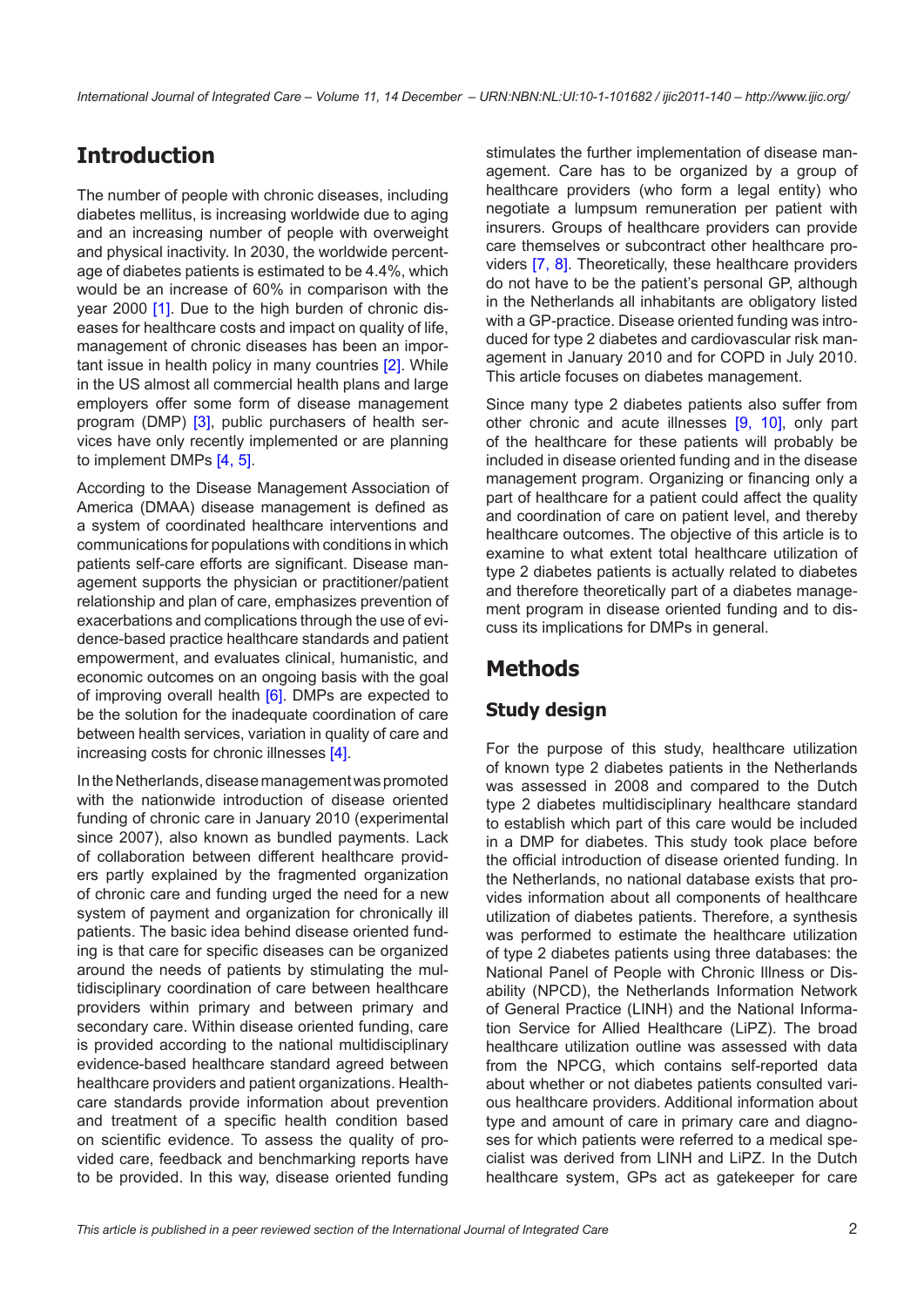by medical specialists. Diabetes patients need to be referred by a GP to visit a medical specialist for the first time. The diagnoses for which patients were referred to a medical specialist provide an indication about the provided care.

#### **National Panel of people with Chronic Illness or Disability (NPCD)**

The NIVEL research program "National Panel of people with Chronic Illness or Disability" is a nationwide panel study on the consequences of chronic illness in the Netherlands [\[11, 12](#page-9-0)]. Panel members are recruited from the patient files of general practices. Patients are selected according to the following criteria: a diagnosis of a non-curable chronic disease by a certified medical practitioner, an age ≥15 years, being non-institutionalized, being aware of the diagnosis, not being terminally ill [life expectancy >6 months according to their general practitioner (GP)], being mentally able to participate, and a sufficient mastery of the Dutch language. In April 2009, when the data for the current study were collected, the panel consisted of 1819 chronically ill patients recruited from 45 GP-practices in 2005, 2006, 2007 or 2008. For the purpose of this study, self-reported data on healthcare utilization in 2008 were analyzed of 316 patients diagnosed with type 2 diabetes (as index disease or comorbid condition).

#### **The Netherlands Information Network of General Practice (LINH)**

LINH is a representative sample of GP-practices in the Netherlands that provide routinely recorded data from their electronic medical records (EMRs). The LINH-database holds longitudinal data on morbidity, prescriptions and referrals of approximately 90 GP-practices and 350,000 listed patients [[13\]](#page-9-0). The network is a dynamic pool of practices, with each year some minor changes in the number of participating practices. Diagnoses are coded using the International Classification of Primary Care (ICPC) [\[14\]](#page-9-0).

For our analyses, we used data from practices that (a) participated in both 2007 and 2008 and (b) recorded year-round data for consultation, prescription and morbidity records in 2008. An additional inclusion criteria was set for the referral data of 2008 being recorded year round.

Patients were selected if (1) they had consulted their GP for type 2 diabetes at least once in 2007 and (2) were registered with the practice during the whole year in 2008 and (3) aged 15 or older. Type 2 diabetes patients were selected on the basis of a recorded ICPC-code T90. GPs within LINH do generally not record on ICPC-sub codes (T90.1 or T90.2), and therefore we could not distinguish between type 1 and type 2 diabetes patients on the basis of ICPC-codes. For the purpose of this

study, type 1 diabetes patients were excluded on the basis of having received a prescription of insulin (ATCcode A10A), but not any oral anti-diabetic medication (ATC-code A10B) [\[15](#page-9-0)]. In total, data from 66 GP-practices and 9023 type 2 diabetes patients were included in the analyses. For referrals, data of 48 GP-practices and 6973 type 2 diabetes patients were included.

#### **The National Information Service for Allied Healthcare (LiPZ).**

LiPZ is a Dutch national representative network of about 40 physiotherapy practices, 40 practices providing exercise therapy and 30 dietetics practices [[16](#page-9-0)]. Yearly, 14,000, 5000 and 3000 patients are treated in these practices, respectively. Participants routinely record healthcare related data in their EMRs, including the medical diagnoses provided by the referrer (ICPC-coded by research assistants). Type 2 diabetes patients and their number of treatment sessions cannot directly be selected from the LiPZ-data, since only the indication for the treatment (mostly musculoskeletal) is recorded and not whether there is an underlying comorbid disease. Therefore, we based our estimates of the number of treatment sessions (physiotherapist and exercise therapist) or duration of consultations (dietetics) on GPs' referral diagnoses.

It is important to note that there is no overlap in the three databases and only aggregated data from all databases were linked. The databases of NPCD, LINH and LiPZ are registered with the Dutch data protection authority; all data are collected and handled according to the data protection healthcare standards of the authority.

### **Measurements**

#### **Broad outline healthcare utilization**

The broad outline of healthcare utilization in 2008 was assessed in the NPCD panel by means of written structured questionnaires (multiple choices). The overall response rate was 81.6%. Healthcare use was measured using the procedures of the Netherlands Health Interview Survey, in order to guarantee valid measurements [\[17\]](#page-9-0). Patients indicated whether or not they had used healthcare services during the previous year. We included the following disciplines/elements: GP, medical specialists (outpatient secondary care), allied healthcare, home care, hospital stay and mental healthcare.

#### **Healthcare utilization in primary care**

Detailed information about healthcare utilization in primary care was assessed using data from LINH and LiPZ. Healthcare utilization was categorized into contacts with GP-practice, drug prescriptions and healthcare utilization of allied healthcare.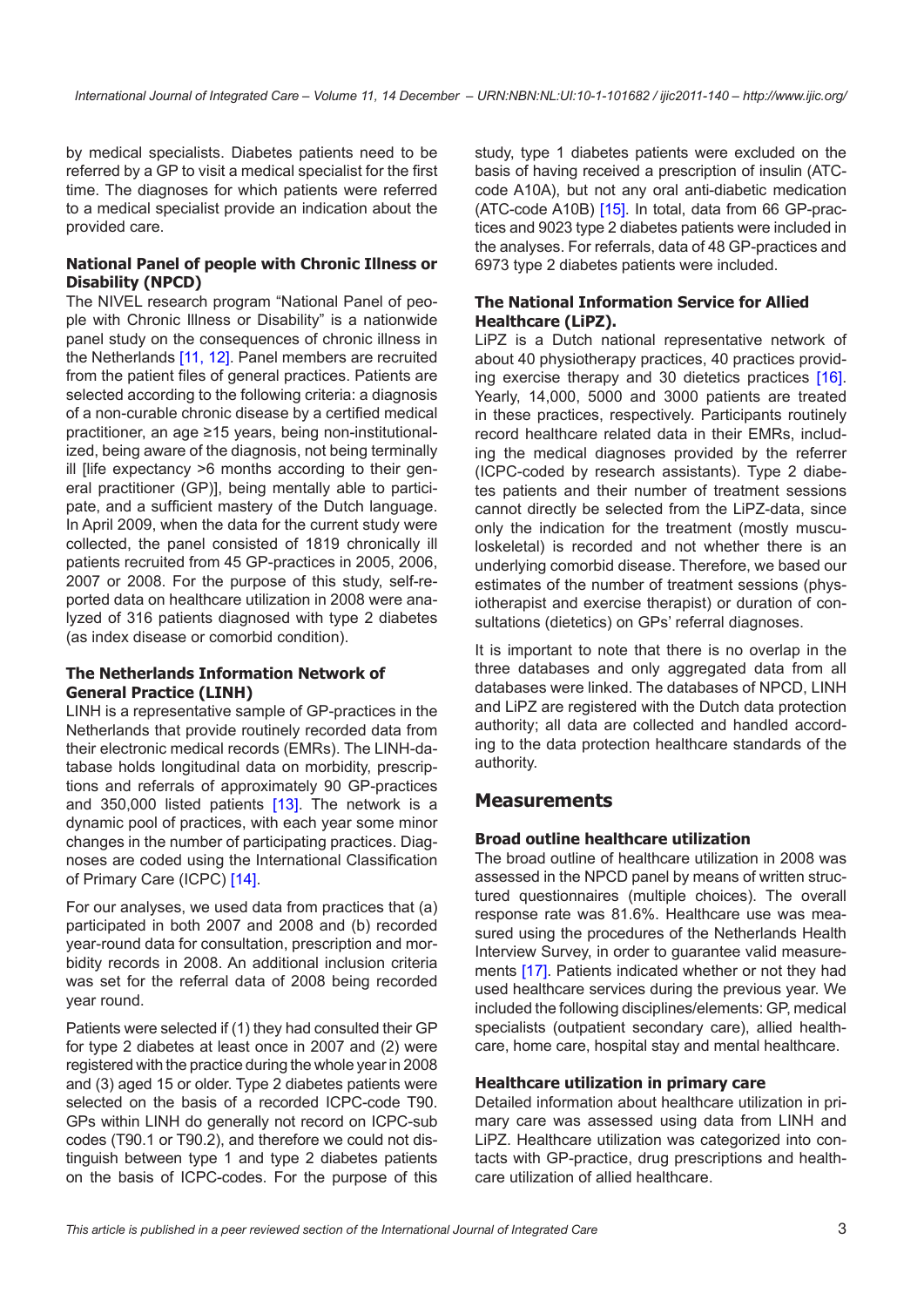Contacts in GP-practice were based on claims-data in the EMR in which a distinction was made between consultations (short and long), home visits (short and long) and telephone consultations with GP and primary care nurse and contacts for 'diabetes guidance per year'. In the Netherlands, GP-practices can claim a fee for socalled 'diabetes guidance per year'. GP-practices can claim such guidance 3–4 times a year depending on the contract they have with insurers. Within diabetes guidance GP-practices have to provide healthcare to diabetes patients based on the healthcare standard and report back about provided healthcare.

Drug prescriptions were coded automatically using the ATC classification system. A distinction was made between prescriptions for diabetes and those for other comorbid conditions, based on ATC codes at the 4 digit level.

The healthcare utilization of patients with other allied healthcare providers was based on the average number of treatment sessions (physiotherapist and exercise therapist) or duration of consultations (minutes) (dietetics) for the referral diagnoses. For example, if a diabetes patient was referred to a physiotherapist for shoulder complaints (based on LINH), the average number of treatment sessions was based on the overall median number of treatment sessions for all patients receiving physiotherapists' care (not just diabetes patients) for shoulder complaints (based on LiPZ data). The median number of treatment sessions or minutes was determined for diagnoses for which more than 10 patients visited the allied healthcare provider. For referral diagnoses with <10 patients, the overall median was taken. In the Netherlands, patients can freely access physiotherapists and since July 2008 also exercise therapists.

#### **Healthcare utilization with medical specialists**

Healthcare utilization with medical specialists was obtained via NPCD database. The NPCD does not include information about the reason (diagnosis) for visiting medical specialists. In LINH referral data are available, which contain all new referrals to medical specialists including the referral diagnosis (ICPC-coded). In this study, diagnoses for which patients were referred to a medical specialist will be presented in addition to data obtained via NPCD.

#### **Comorbidity**

For all patients, the presence of any other chronic disease was assessed with LINH-data based on the recording of any of these diseases in 2007 or 2008. The list of chronic diseases is included in Appendix [1](#page-8-1) and is derived from the list used by the Dutch National Institute for Public Health and the Environment [\[18](#page-9-0)].

#### **Dutch diabetes multidisciplinary healthcare standard**

In this study, health care as defined in the multidisciplinary healthcare standard of the Dutch Diabetes Federation (NDF: 'Nederlandse Diabetes Federatie') was compared with the healthcare utilization of type 2 diabetes patients [\[19](#page-9-0)]. This healthcare standard includes the care as described in the evidence based guideline of the Dutch College of GPs. Healthcare utilization was coded as 'according to the healthcare standard', if the provided care was mentioned in the NDF-healthcare standard. In case of contacts in general practice, patients can visit general practice for more than one complaint during a visit. In such cases, a weighted number of contacts 'according to the healthcare standard' was calculated (for example when both a cough and diabetes are discussed in a consultation, it is counted as 0.5 diabetes related consultation). Only healthcare utilization that could be captured with ICPC-codes was taken into account. [Box 1](#page-4-0) shows healthcare utilization for known type 2 diabetes patients based on the NDF-healthcare standard with the corresponding ICPC-codes.

### **Statistical analyses**

The analysis of the healthcare utilization of type 2 diabetes patients was primarily descriptive. Healthcare utilization was presented in a diagram which includes all services, and for certain parts a specific description of the healthcare utilization. Within this diagram, we highlighted the healthcare utilization that was part of the healthcare standard for diabetes to show which part of the total healthcare utilization is diabetes related and would therefore be included in a DMP for diabetes. Last, the number of other chronic diseases and most common combinations of diseases in diabetes patients was calculated based on morbidity data in LINH.

## **Results**

[Figure 1](#page-5-0) shows an estimate of the total healthcare utilization of the type 2 diabetes patients in 2008 based on data from NPCD, LINH and LiPZ. On top of the figure for all components of healthcare (GP-care, outpatient secondary care, allied healthcare) the percentage of diabetes type 2 patients having used these care components in 2008 is shown. For example, all diabetes type 2 received drug prescriptions in 2008. Below, the components are, if possible, further divided. For example, outpatient secondary care is further divided into the different medical specialists with the percentage of diabetes type 2 patients visiting these specialists. These percentages represent the health care use of the total diabetes type 2 population, so not only diabetes related care. Under this subdivision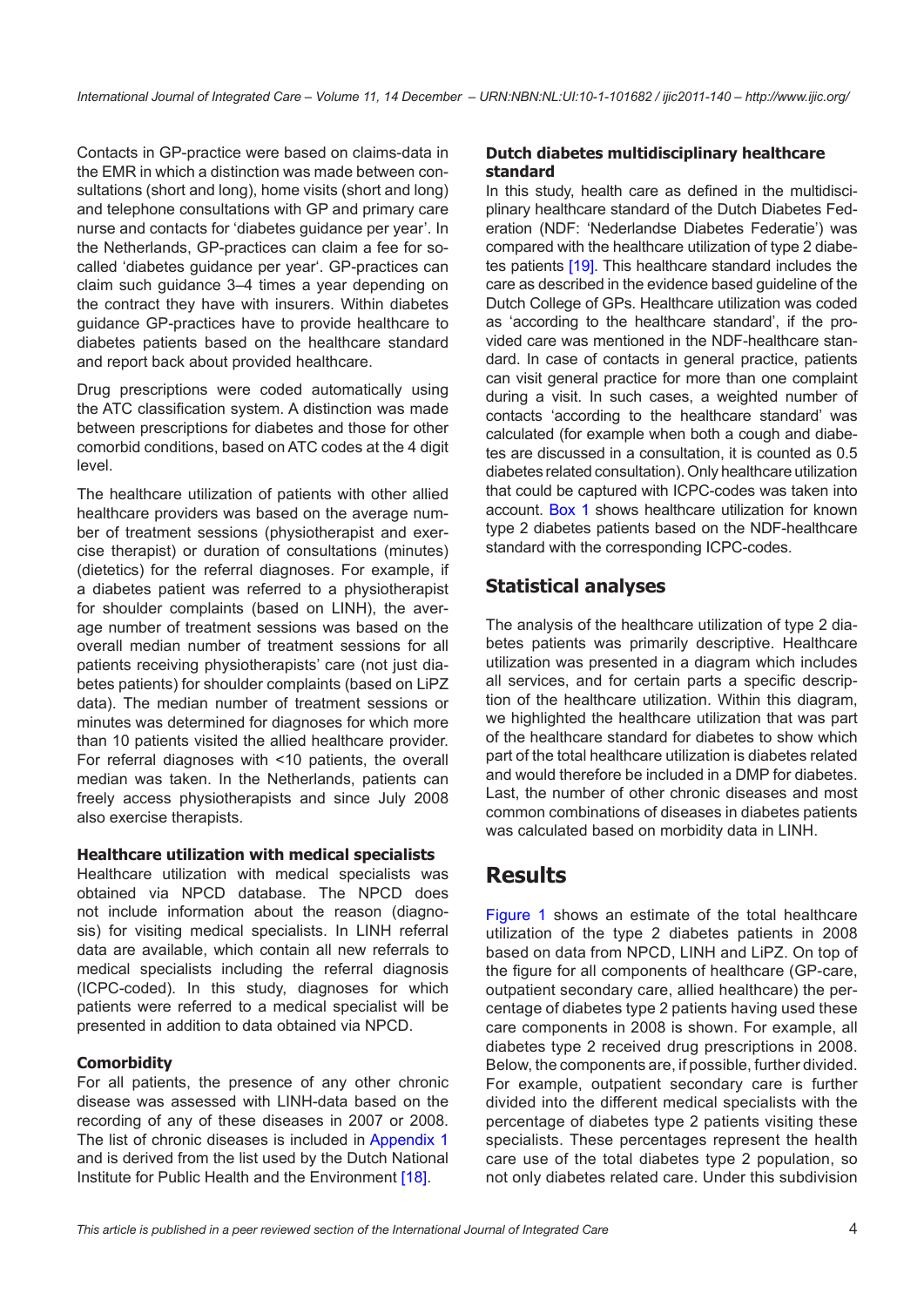<span id="page-4-0"></span>**Box 1.** Health care utilization for known type 2 diabetes patients based on Dutch Diabetes Federation type 2 diabetes healthcare standard

#### *Check-ups by GP and primary care nurse*

| 3-montly check-up: wellbeing, hypo- or hyperglycemia, nutritional problems or exercise advice and medication, body weight, fasting blood<br>glucose levels, blood pressure (if patient uses antihypertensive drugs), foot examination (if patient had ulcus, acquired deformity of<br>limb or serious neuropathy foot)<br>Yearly check-up: possible visual problems, cardiovascular diseases, neuropathy or sexual problems, lifestyle aspects as smoking status,<br>exercise and alcohol use, blood pressure, body weight, foot examination, inspection insuline injection sites (if patients uses insuline),<br>eye fundus examination. Laboratory measures: fasting blood glucose, HbA1c, creatinine levels, potassium levels (if patient uses<br>diuretic or RAS inhibitor), creatinine clearance, albumin creatinine-ratio or albumin urine levels (if patients has a life expectancy of<br>minimal 10 years), fasting lipids spectrum |  |  |  |  |
|---------------------------------------------------------------------------------------------------------------------------------------------------------------------------------------------------------------------------------------------------------------------------------------------------------------------------------------------------------------------------------------------------------------------------------------------------------------------------------------------------------------------------------------------------------------------------------------------------------------------------------------------------------------------------------------------------------------------------------------------------------------------------------------------------------------------------------------------------------------------------------------------------------------------------------------------|--|--|--|--|
| <b>Medication</b>                                                                                                                                                                                                                                                                                                                                                                                                                                                                                                                                                                                                                                                                                                                                                                                                                                                                                                                           |  |  |  |  |
| Diabetes: oral blood glucose lowering drugs, insulin<br>Risk factor cardiovascular diseases: lipid modifying agents (recommended for almost all type 2 diabetes patients), diuretics, ACE<br>inhibitors, angiotensin-ii-antagonists, beta blocking agents, calcium channel blockers, antithrombotic agents<br>Superficial foot ulcer: oral antibiotic                                                                                                                                                                                                                                                                                                                                                                                                                                                                                                                                                                                       |  |  |  |  |
| <b>Consultation other healthcare providers</b><br>Internist (including nephrologist): adjustment insulin (when knowledge not available in GP-practice), insufficient correction postprandial<br>blood glucose levels with two-times daily insulin, diabetes ulcer, low creatinine clearance, serious hyperglycemia or hyperglycemic<br>coma, pregnant women or women with pregnancy wish<br>Dietician: for extensive nutrition advice                                                                                                                                                                                                                                                                                                                                                                                                                                                                                                       |  |  |  |  |
| Ophthalmologist: retinaphotography (if not available in GP-practice), assessment of retinaphotography (if expertise not available in<br>GP-practice), deviations eye fundus                                                                                                                                                                                                                                                                                                                                                                                                                                                                                                                                                                                                                                                                                                                                                                 |  |  |  |  |
| Podotherapist: callous and/or pressure sites without signs of peripheral vascular disease                                                                                                                                                                                                                                                                                                                                                                                                                                                                                                                                                                                                                                                                                                                                                                                                                                                   |  |  |  |  |
| Surgeon: diabetes ulcer                                                                                                                                                                                                                                                                                                                                                                                                                                                                                                                                                                                                                                                                                                                                                                                                                                                                                                                     |  |  |  |  |
| Orthopedic: diabetes ulcer                                                                                                                                                                                                                                                                                                                                                                                                                                                                                                                                                                                                                                                                                                                                                                                                                                                                                                                  |  |  |  |  |
| Dermatologist: diabetes ulcer                                                                                                                                                                                                                                                                                                                                                                                                                                                                                                                                                                                                                                                                                                                                                                                                                                                                                                               |  |  |  |  |
| Based on the described healthcare utilization the following ICPC-codes were coded as 'according to the healthcare standard' see Table 2.                                                                                                                                                                                                                                                                                                                                                                                                                                                                                                                                                                                                                                                                                                                                                                                                    |  |  |  |  |
|                                                                                                                                                                                                                                                                                                                                                                                                                                                                                                                                                                                                                                                                                                                                                                                                                                                                                                                                             |  |  |  |  |

more detailed information is shown (if available). For example for GPs, the number of diabetes related and diabetes unrelated contacts is provided and for medical specialists the referral diagnoses are shown. The percentages of patients presented here are again a percentage of the total diabetes type 2 population. In this way the average utilization of diabetes type 2 patients can be calculated through adding up all different components of healthcare utilization.

### **Total healthcare utilization**

Most diabetes patients (96%) used services from GP-practice, mostly provided by the GPs themselves. The total contact rate was 4.9 for diabetes related contacts and 4.3 contacts per year for non-diabetes related symptoms and diseases. Diabetes patients had on average 9.3 contacts with a GP-practice of which 53% specifically for diabetes. Most diabetes patients (93%) used also other outpatient secondary care services. Almost three quarters of the patients had consulted a specialized nurse. Frequently encountered medical specialists included ophthalmologists (63%), internists (24%) and surgeons (15%). Furthermore, 18% of the diabetes patients were hospitalized in 2008. Allied healthcare providers, including physiotherapists (32%) and dieticians (23%), were contacted by many diabetes patients. All diabetes patients received drug prescriptions in 2008 for—on average—7.6 different drugs. The most frequently prescribed drugs included blood glucose lowering drugs excluding insulin (73%) and medication for cardiovascular diseases or risk management including lipid modifying agents (64%), and antithrombotic agents (37%). The care for diabetes patients was on average provided by 4.3 (SD: 2.0) healthcare providers of different disciplines, with 20% of the patients receiving care from six or more healthcare providers. This includes healthcare providers both in primary healthcare and in secondary care, excluding specialized nurses.

### **Diabetes healthcare standards**

Only a part of the healthcare utilization of type 2 diabetes patient is included in the Dutch healthcare standard (highlighted in [Figure 1](#page-5-0)). This included in total 36% of the contacts of GPs and 95% of the care provided by primary care nurses. Furthermore, internists' care for diabetes, part of surgeons', cardiologists', neurologists' and ophthalmologists' care, dieticians' care, podiatrists' care and most of the 10 most frequently prescribed drugs was according to the standard. An important reason for the part of healthcare utilization not included in the healthcare standards is the high rate of comorbidity in diabetics: 60% of diabetes patients had another chronic disease: 31% had one, 17% two and 12% had three or more other chronic diseases. The most common comorbid conditions were coronary heart diseases (15.%), followed by dermatitis (14%) and osteoarthritis (9%) [\(Table 1\)](#page-6-0).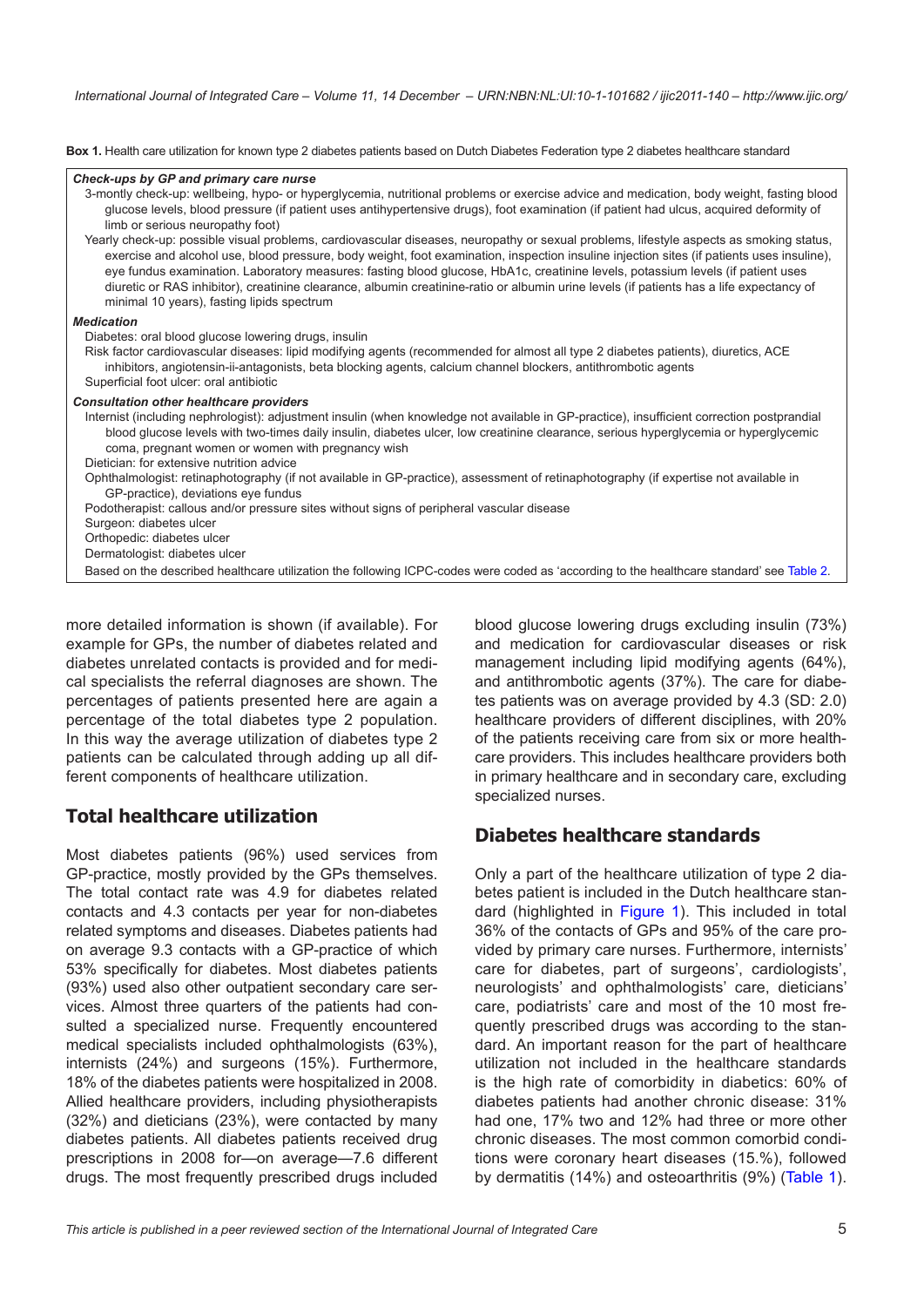<span id="page-5-0"></span>

|                                                             | Medication prescription 100% <sup>1</sup><br>Home care<br>$17.2\%$ <sup>2</sup><br>Mental healthcare 4.7% <sup>2</sup> | = In Dutch type 2 diabetes healthcare standard<br>16%<br><b>BEREER</b><br><b>BEREER</b><br>22%<br>$16\%$<br>eg.<br>Based on data from LiPZ and LINH (n=9023)<br>Mean number of different medication (ATC4) per<br>Mean number of prescriptions per 100 patients:<br>Selective calcium channel blockers with mainly<br>7. Antiinflammatory and antirheumatic products,<br>Drugs for peptic ulcer and gastro-oesophageal<br>Based on data from LINH (n=9023)<br>Based on data from NPCD (n=316)<br>1. Blood glucose lowering drugs, excl insulins<br>9. Low-ceiling diuretics, thiazides<br>2. Lipid modifying agents, plain<br>3. Antithrombotic agents<br>5. Ace a blocking agents<br>5. Drugs for peptic ulcer and gastro<br>6. Drugs for peptic ulcer and gastro<br>Nursing or guidance 2.6%<br>Housekeeping 16.6%<br>Top 10 medication:<br>100 patients: 760 <sup>1</sup><br>vascular effects<br>reflux disease<br>non-steroids<br>Description<br>2700<br>$\infty$<br>2. Feeling anxious/nervous/tense<br>Memory disturbance (0.5%)<br>1. Depressive disorder (0.7%)<br>Diagnoses <sup>1</sup><br>$(0.5\%)$ | patients (denominator). For example, the number of diabetes related GP consultation is the mean number of GP consultation for all diabetes patients |
|-------------------------------------------------------------|------------------------------------------------------------------------------------------------------------------------|----------------------------------------------------------------------------------------------------------------------------------------------------------------------------------------------------------------------------------------------------------------------------------------------------------------------------------------------------------------------------------------------------------------------------------------------------------------------------------------------------------------------------------------------------------------------------------------------------------------------------------------------------------------------------------------------------------------------------------------------------------------------------------------------------------------------------------------------------------------------------------------------------------------------------------------------------------------------------------------------------------------------------------------------------------------------------------------------------------------|-----------------------------------------------------------------------------------------------------------------------------------------------------|
| RLY HEALTHCARE UTILIZATION DIABETES TYPE II PATIENTS (2008) | Allied healthcare                                                                                                      | $\epsilon \vec{\alpha}$<br>1. Diabetes mellitus $(9.3\%)$<br>2. Foothoe symptom $(2.3\%)$<br>3. Acquired deformity of limb $(0.7\%)$<br>Mean number of minutes per 100<br>Occupational healthcare $1.6\%$ <sup>2</sup><br>Mean number of contacts per<br>Mean number of contacts per<br>1. Diabetes mellitus (17.1%)<br>1 Shoulder symptom $(2.8\%)$ 2. Low back symptom $(2.5\%)$<br>Exercise therapy 2.3% <sup>2</sup><br>Speech therapist 0.3% <sup>2</sup><br>Physiotherapy 31.6% <sup>2</sup><br>$\begin{array}{l} \text{2. Obesity (0.9\%)}\\ \text{3. Overweight (0.9\%)} \end{array}$<br>100 patients: 280 <sup>3</sup><br>Podiatrist $14.1\%$<br>Dietician $23.4\%$ <sup>2</sup><br>100 patients: 20 <sup>3</sup><br>patients: 3740 <sup>3</sup><br>Diagnoses <sup>1</sup> :<br>Diagnoses <sup>1</sup> :<br>Diagnoses:                                                                                                                                                                                                                                                                                | average utilization of diabetes type 2 patients can be calculated through counting up all different components of healthcare utilization.           |
| YEA                                                         | tient care<br>$2.7\%$ <sup>2</sup><br>Outpat<br>$\sigma$                                                               | 2. Peripheral neuritis/neuropathy (0.3%)<br>1. Diabetes mellitus (35%)<br>2. Visual disturbance other (7.5%)<br>3. Cataract (4.4%)<br>Rehabilitation physician 2.6% <sup>2</sup><br>2. Osteoarthrosis of knee (1.1%)<br>3. Osteoarthrosis of hip (1.1%)<br>Specialized nurse 71.7% <sup>2</sup><br>1. Hearing complaint $(1.0\%)$<br>2. Presbyacusis $(1.0\%)$<br>3. Deafness $(0.8\%)$<br>3. Shoulder symptom (0.2%)<br>Ophthalmologist 62.5% <sup>2</sup><br>Pneumonologist 11.4% <sup>2</sup><br>Hospitalization $18.0\%$<br>1. Knee symptom (2.1%)<br>ENT physician 7.2% <sup>2</sup><br>Orthopaedics 11.1% <sup>2</sup><br>1. Stroke/ CVA (0.5%)<br>3. Dyspnoea (1.1%)<br>1. Asthma $(2.2\%)$<br>$2.$ COPD $(1.6\%)$<br>Diagnoses <sup>1</sup> :<br>Diagnoses <sup>1</sup> :<br>Diagnoses <sup>1</sup> :<br>Diagnoses <sup>1</sup> :<br>Diagnoses                                                                                                                                                                                                                                                         |                                                                                                                                                     |
|                                                             |                                                                                                                        | 2. Abdominal pain localized other (2.2%)<br>1. Other arterial obstruction/ PVD (1.3%)<br>1. Joint symptom/complaint NOS (1.3%)<br>2. Hand/finger symptom $(0.8\%)$ 3. Musculoskeletal disease, other $(0.6\%)$<br>1. Back syndrome with radiating $(0.9\%)$<br>2. Carpal tunnel syndrome $(0.6\%)$<br>3. Stroke/ CVA $(0.5\%)$<br>1. Skin disease, other $(0.7\%)$<br>2. Malignant neoplasm of skin $(0.5\%)$<br>3. Cystitis/urinary infection $(0.5\%)$<br>3. Urinary disease, other (1.0%)<br>2. Inguinal hernia $(0.9\%)$<br>3. Foothoe symptom $(0.7\%)$<br>1. Diabetes mellitus (5.6%)<br>Other specialist 16.8% <sup>2</sup><br>1. Angina pectoris (5.6%)<br>Rheumatologist $4.9\%$ <sup>2</sup><br>Cardiologist 24.4% <sup>2</sup><br>2. Heart failure $(2.2\%)$<br>3. Heart pain $(2.0\%)$<br>Neurologist 9.2% <sup>2</sup><br>Internist $24.4\%$ <sup>2</sup><br>Surgery 14.7% <sup>2</sup><br>Diagnoses <sup>1</sup> :<br>Diagnoses <sup>1</sup> :<br>Diagnoses <sup>1</sup> :<br>Diagnoses <sup>1</sup> :<br>Diagnoses <sup>1</sup> :<br>Diagnoses':                                                | * Presented numbers in this figure represent all known diabetes type II                                                                             |
|                                                             | GP out of hour center<br>$17.0\%$ <sup>2</sup><br>GP-care<br>95.9%                                                     | Diabetes guidance per year (max 4)<br>6300945<br>4<br>$\sim$<br>$ \omega$<br>$\frac{1}{4}$ $\frac{1}{8}$ $\frac{1}{8}$ $\frac{1}{8}$ $\frac{1}{8}$<br>28<br>45<br>$^{12}$ $\rm \underline{\odot}$<br>233<br>Not healthcare provider specific<br>Contacts per 1000 patients: 39<br>Primary care nurse 53.9%<br>Contacts per 100 patients<br>Contacts per 100 patients<br>Telephone consultation<br>Telephone consultation<br>Telephone consultation<br>Telephone consultation<br>Consultation $>$ 20 min.<br>Consultation $<$ 20 min.<br>Consultation $<$ 20 min.<br>Consultation $<$ 20 min.<br>Consultation $>$ 20 min.<br>Consultation $<$ 20 min.<br>Consultation $>$ 20 min.<br>Consultation $> 20$ min<br>Home visit $<$ 20 min.<br>Home visit $<$ 20 min.<br>Home visit $<$ 20 min.<br>Home visit $>$ 20 min.<br>Home visit < 20 min.<br>Home visit $>$ 20 min.<br>Home visit $>$ 20 min.<br>Home visit $>$ 20 min.<br>Diabetes unrelated <sup>1</sup><br>Diabetes unrelated <sup>1</sup><br>Diabetes related <sup>1</sup><br>Diabetes related<br>GP 92.2%<br>$12.6\%$                                   | and not only for diabetes patients visiting a GP-practice. In this way the                                                                          |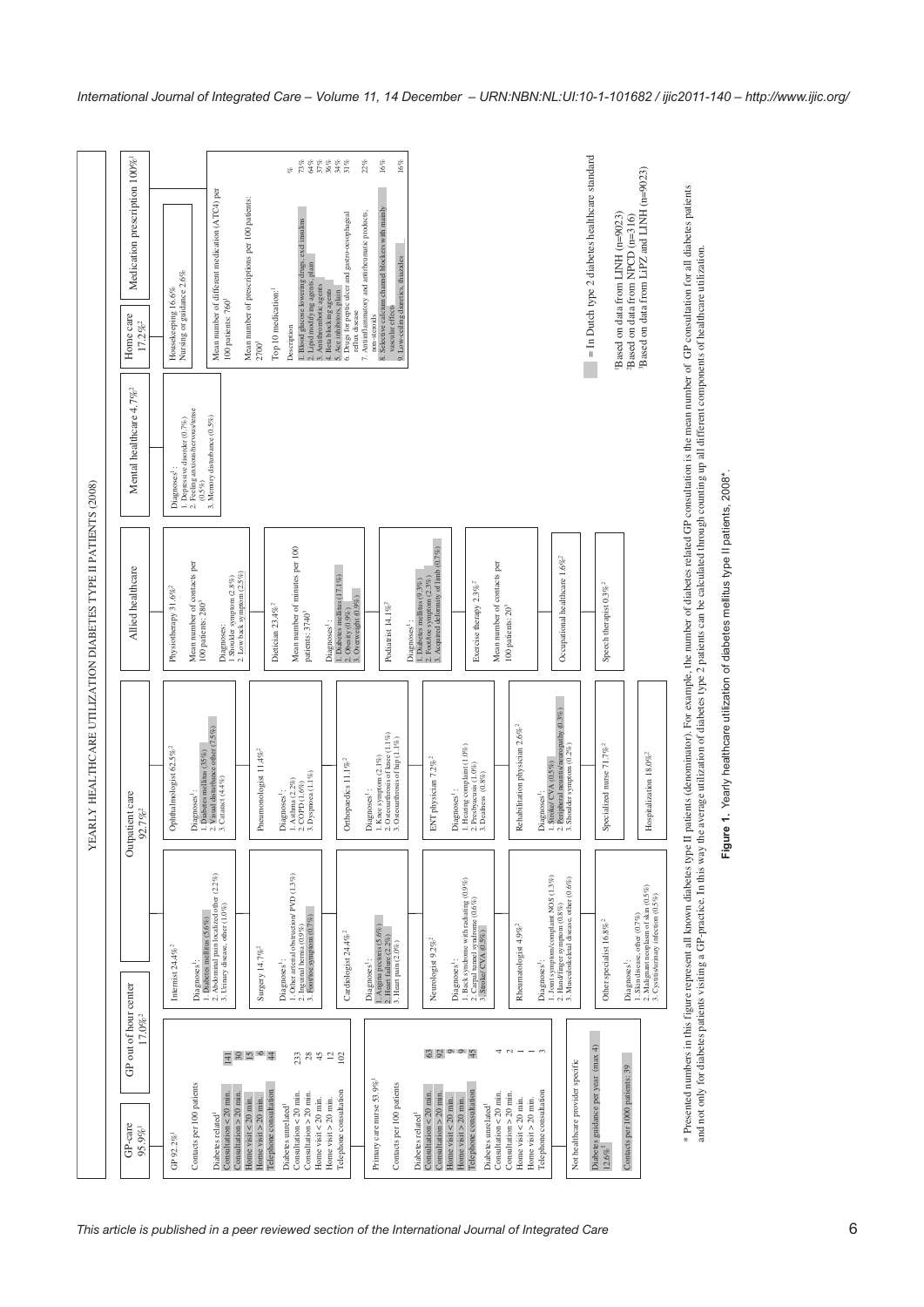<span id="page-6-0"></span>**Table 1.** Top-10 of other chronic diseases in type 2 diabetes patients based on LINH (n=9023), 2008

| <b>Chronic disease</b>                                    | Percentage of type 2<br>diabetes patients |
|-----------------------------------------------------------|-------------------------------------------|
| Coronary heart disease                                    | 15.3%                                     |
| Dermatitis                                                | 13.5%                                     |
| Osteoarthritis                                            | 8.7%                                      |
| Chronic obstructive pulmonary disease<br>(COPD)           | 8.6%                                      |
| Chronic neck or back syndrome                             | 7.7%                                      |
| Asthma                                                    | 6.9%                                      |
| Visual disorder                                           | 6.9%                                      |
| Heart failure                                             | 6.7%                                      |
| Cancer                                                    | 6.7%                                      |
| Transient cerebral ischaemia/<br>cerebrovascular accident | 6.3%                                      |

In Online Appendix Table A1 a full description of all other chronic diseases in type 2 diabetes patients is shown.

## **Discussion**

The aim of this paper was to show to what extent the total healthcare utilization of type 2 diabetes patients is disease specific and what part is not, in order to draw inferences for DMPs. Diabetes patients received care from on average 4.3 different disciplines of healthcare providers in 2008. Coordination of care is, therefore, of great importance. DMPs aim to promote the coordination of care and stimulate multidisciplinary cooperation. However, only a part of the healthcare utilization of diabetes patients is described in the healthcare standard and would therefore theoretically be included in a DMP for diabetes, as earlier shown by Hodgson and Cohen (1999) who estimated that the expenditure for diabetes care was only 40% of the total health care expenditure

**Table 2.** ICPC-codes included as 'diabetes-related' according to the Dutch Diabetes Federation type 2 diabetes healthcare standard

| F05: Visual disturbance other        | S06: Rash localized           |
|--------------------------------------|-------------------------------|
| F83: Retinopathy                     | S <sub>11</sub> : Other local |
| F94: Blindness                       | infection skin                |
| K74: Angina pectoris                 | T02: Excessive appetite       |
| K75: Acute myocardial infarction     | T03: Loss of appetite         |
| K76: Ischemic heart disease w/o      | T05: Feeding problem          |
| angina                               | of adult                      |
| K86: Hypertension uncomplicated      | T07: Weight gain              |
| K87: Hypertension complicated        | T08: Weight loss              |
| K89: Transient cerebral ischemic     | T82: Obesity                  |
| K90: Stroke/cerebrovascular disease, | T83: Overweight               |
| K99.06: Peripheral diabetic          | T90: Diabetes mellitus        |
| angiopathy                           | T93: Lipid disorder           |
| L98: Acquired deformity limb         | X24: Fear of sexual           |
| N94: Peripheral neuritis/neuropathy  | dysfunction female            |
| P07: Sexual desire reduced           | Y07: Impotence NOS            |
| P08: Sexual fulfillment reduced      | Y24: Fear of dysfunction      |
| P17: Tobacco abuse                   | male                          |
|                                      |                               |

[[20](#page-9-0)]. Diabetes related healthcare included 53% of contacts of GPs and primary care nurses, part of care of medical specialists, dieticians' care, podiatrists' care and most of the 10 most frequently prescribed drugs. This can partly be explained by the high rate of comorbidity in diabetes patients (60% had one or more other chronic diseases), as shown by earlier research that showed that both diabetes related and diabetes-unrelated comorbidity increases the use of medical care in diabetes patients [\[21\]](#page-9-0). A recent review also showed a positive association between multiple chronic conditions and health care utilization and expenditure [[22](#page-9-0)]. But the fact remains that a large part of the healthcare utilization of type 2 diabetes patients would not be included in diabetes DMPs if these DMPs would focus exclusively on diabetes.

What does this mean for the coordination of care at patient level? In the case of the Netherlands, GPs function as gatekeeper and patients are registered with a GP-practice [\[23\]](#page-9-0). The coordination on patient level is the task of GPs. They should have an overview of all patients' health problems and healthcare utilization. This means that healthcare is patient-oriented and GPs provide healthcare services being aware of all health conditions, which is especially important in patients with multiple chronic diseases as most diabetes patients [[24\]](#page-9-0). The fact that only half of the healthcare of diabetes patients would be included in a DMP and therefore in disease oriented funding may hamper the coordination and continuity of care. Care within disease oriented funding does not have to be provided by the patient's own GP, and therefore not all patients' health problems and healthcare utilization could be available for and coordinated by one healthcare provider. In the Netherlands, disease oriented funding is usually contracted by groups of GPs in a specific area which not necessarily include all GPs in the region [[25](#page-9-0)]. To facilitate disease management within disease oriented funding, these groups have their own specifically designed recording system. The risk of this separate recording is that health problems and utilization provided within disease oriented funding are not recorded or copied to the general EMR of the patient. Also, diabetes is one of the first diseases with disease oriented funding in the Netherlands. Disease oriented funding is also introduced for COPD and planned to be introduced for heart failure in the near future. Since 9% of the type 2 diabetes patients also suffer from COPD and 7% from heart failure, coordination and continuity of care between different DMPs will be a challenge. The introduction of DMP with disease oriented funding will therefore probably improve the quality and coordination on disease level, but could potentially violate the coordination on patient level.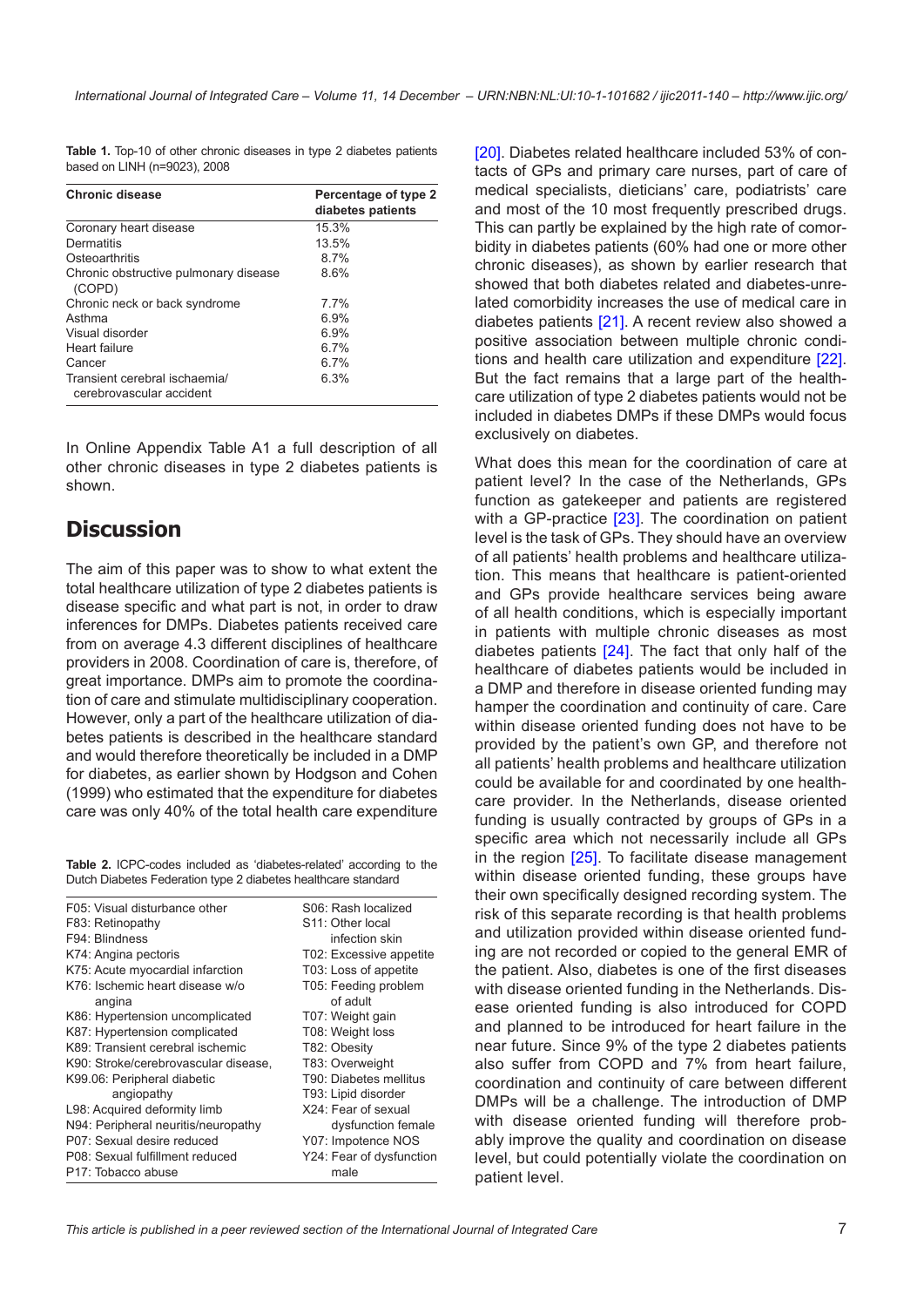The Dutch situation shows that notwithstanding the potential of DMP shown in some studies of DMPs [[25\]](#page-9-0), implementing DMP in countries with a strong GP system [\[22](#page-9-0)] could threaten the coordination on patient level which is so important in these countries. In countries with strong GP-care, policy makers must carefully design DMP, in order to prevent threats to the coordination of care on patient level. An example of a strong GP system which has integrated chronic care in the organization of primary healthcare as a whole is the UK. The UK has implemented a 'Quality and Outcomes Framework' (QOF) in primary care, which involves additional remuneration if GPs meet certain quality requirements for chronically ill patient groups [\[27](#page-9-0)]. These include indicators for quality of recording, process and outcome. In this case no threats are being made to the coordination of care on patient level. The coordination between primary and secondary care is in the UK, however, still a problem. Within countries with a less strong GP-care tradition like the US, DMPs might improve current extent of coordination on both disease and patient level, since the coordination and continuity of health care is usually not yet the responsibility of a single health care provider. In Germany, with a relatively weak primary care system, health insurers receive higher payments (separate group in risk adjustment system) for certain chronically ill patients included in certified DMPs, with the incentive for health insurers to develop DMPs [\[28](#page-9-0), [29](#page-9-0)]. In this system more flexibility exists to develop DMPs for patients with multiple chronic diseases, although currently DMPs in Germany focus on single chronic diseases. This system with additional payments for patients with chronic conditions in a DMP might also be an option for countries with a strong health care system, since it does not intent to separate the healthcare for patients.

Perhaps even more importantly DMPs should not focus on a single disease, but all more common chronic conditions, since non-communicable diseases as coronary heart diseases, COPD and asthma are common in diabetes patients. By designing DMPs for the most common combinations of chronic conditions of patients, coordination of care on patient level is a better safeguarded.

## **Limitations**

This paper presents an overview of the healthcare utilization and comorbidity patterns of type 2 diabetes patients based on three different databases. An important limitation of this study was the construction of the healthcare utilization based on aggregated data from different databases. The current databases could not be linked at patient level, and consequently some outcomes were based on only 316 type 2 diabetes patients, whereas others have been based on more than 9000 patients. In addition, healthcare utilization as presented in this study does not reflect ideal level of healthcare, and could be different from healthcare utilization when more healthcare is delivered according to disease management. But, it does give a good insight into the potential part of care not included in national DMPs. Last, in LiPZ no information was available about diabetes as comorbidity, and therefore allied health care use could only be estimated indirectly.

# **Conclusion**

The care for type 2 diabetes patients involves several healthcare providers and good coordination of care is of great importance. Not all healthcare used by diabetics was diabetes related, and therefore not described in the healthcare standard, and theoretically not included in DMPs. In countries with strong GP-care this could potentially worsen the coordination and continuity of care and thereby the quality of care. To improve overall healthcare for type 2 diabetes patients focus should also be placed on the coordination between diabetes related and non-related care in designing DMPs. DMPs should be integrated in the overall organization of care.

## **Acknowledgements**

We would like to thank all staff at the practices of the Netherlands Information Network of GP-practice and the National Information Service for Allied Health Care for their cooperation. We would also like to express our thanks to all members of the National Panel of people with Chronic illness or Disability (NPCD). NPCD is financed by the ministry of Health, Welfare and Sport and the ministry of Social Affairs and Employment of The Netherlands. The authors declare that they have no competing interests. This research study was financially supported by the Netherlands organization for health research and development (ZonMw; nr. 510000002).

## **Reviewers**

**Stefan Greß**, Professor, PhD, Department of Health Services Research and Health Economics in the Faculty of Nursing and Health of the University of Applied Sciences Fulda, Germany

**Reynaldo Holder**, MD, Regional Advisor – Hospitals and Integrated Health Care Delivery Systems, Area of Health Systems based on Primary Health Care, PAHO/WHO, Washington DC, USA.

**Barbara Starfield†** , MD, MPH, Universitiy Distinguished Professor, The Johns Hopkins University, MD, USA

One anonymous reviewer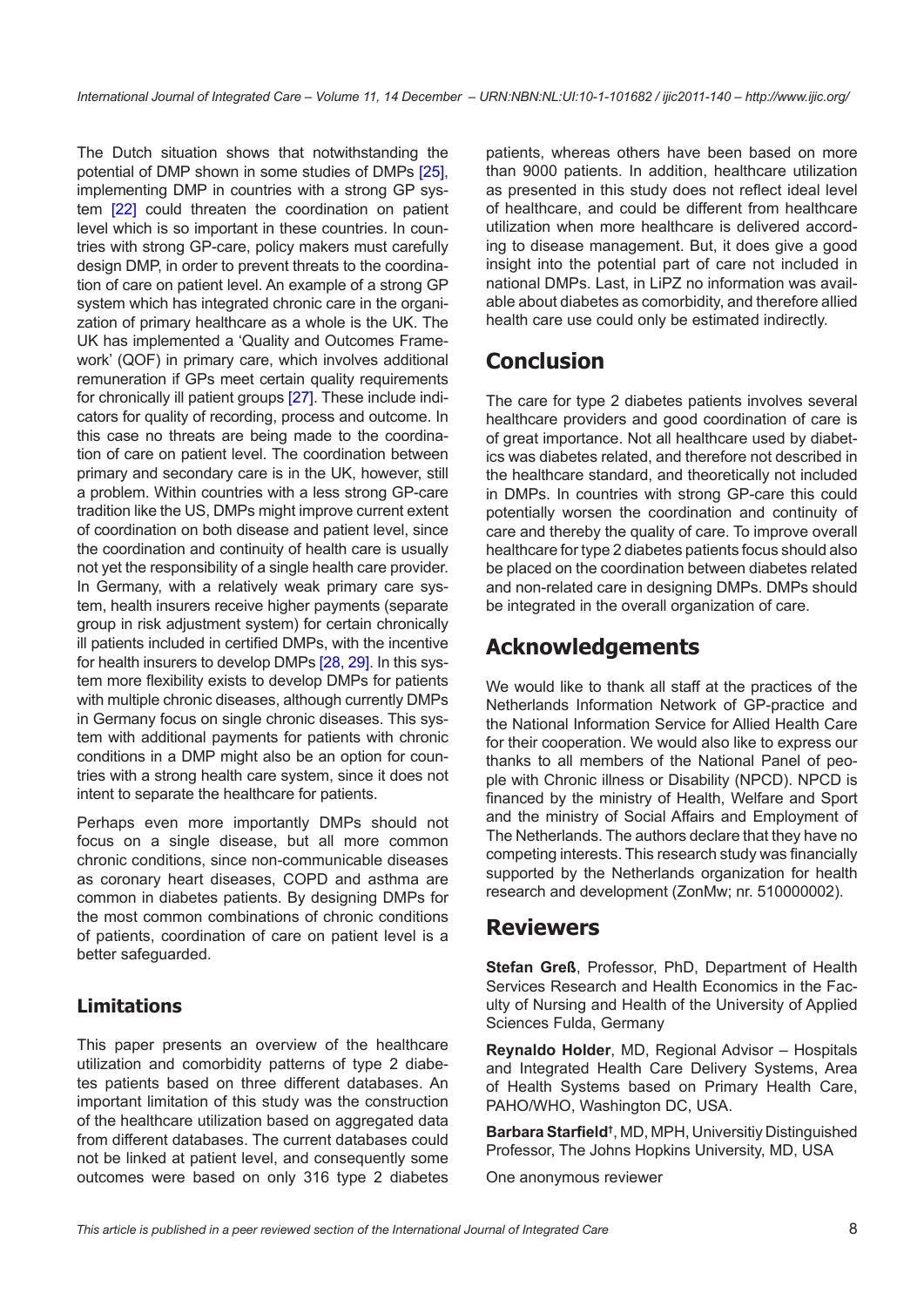<span id="page-8-0"></span>*International Journal of Integrated Care – Volume 11, 14 December – URN:NBN:NL:UI:10-1-101682 / ijic2011-140 – http://www.ijic.org/*

## <span id="page-8-1"></span>**Appendix 1**

**Table A1.** List of chronic diseases with ICPC-code and percentage of type 2 diabetes patients with the chronic disease

| <b>Chronic disease</b>                                    | <b>ICPC-code</b>                                       | Percentage of type 2<br>diabetes patients |
|-----------------------------------------------------------|--------------------------------------------------------|-------------------------------------------|
| <b>Tuberculosis</b>                                       | A70                                                    | 0.0%                                      |
| HIV-infection/AIDS                                        | <b>B90</b>                                             | 0.0%                                      |
| Cancer                                                    | A79, B72, B73, D74, D75, D77, L71, N74, R84, R85, S77, | 6.7%                                      |
|                                                           | T71, U75, U76, U77, W72, X75, X76, X77, Y77, Y78       |                                           |
| Peptic or duodenal ulcer                                  | D85, D86                                               | 0.9%                                      |
| Chronic enteritis/ulcerative colitis                      | D94                                                    | 0.5%                                      |
| Visual disorder                                           | F83, F84, F92, F93, F94                                | 6.9%                                      |
| Hearing disorder                                          | H84, H85                                               | 1.5%                                      |
| Congenital anomaly cardiovascular                         | K73                                                    | 0.0%                                      |
| Coronary heart diseases                                   | K74, K75, K76                                          | 15.3%                                     |
| <b>Heart failure</b>                                      | K77                                                    | 6.7%                                      |
| Transient cerebral ischaemia/<br>cerebrovascular accident | K89, K90                                               | 6.3%                                      |
| Chronic neck or back syndrome                             | L83, L84, L85, L86                                     | 7.7%                                      |
| Rheumatoid arthritis                                      | L88                                                    | 1.8%                                      |
| Osteoarthritis                                            | L89, L90, L91                                          | 8.7%                                      |
| Osteoporosis                                              | L95                                                    | 3.2%                                      |
| Congenital anomaly neurological                           | N85                                                    | 0.0%                                      |
| Multiple sclerosis                                        | <b>N86</b>                                             | 0.1%                                      |
| Parkinson                                                 | <b>N87</b>                                             | 0.6%                                      |
| Epilepsy                                                  | <b>N88</b>                                             | 0.8%                                      |
| Chronic alcohol abuse                                     | P <sub>15</sub>                                        | 0.9%                                      |
| Dementia                                                  | P70                                                    | 1.6%                                      |
| Schizophrenia                                             | P72                                                    | 0.3%                                      |
| Anxiety disorder, other neurosis                          | P74, P79                                               | 2.0%                                      |
| Depression                                                | P76                                                    | 5.8%                                      |
| Mental retardation                                        | P85                                                    | 0.1%                                      |
| Chronic obstructive pulmonary<br>diseases (COPD)          | R91, R95                                               | 8.6%                                      |
| Asthma                                                    | <b>R96</b>                                             | 6.9%                                      |
| <b>Dermatitis</b>                                         | S87, S88                                               | 13.5%                                     |
| Anorexia                                                  | T06                                                    | 0.0%                                      |

## **References**

- 1. Wild S, Roglic G, Green A, Sicree R, King H. Global prevalence of diabetes: estimates for the year 2000 and projections for 2030. Diabetes Care 2004;27(5):1047–53.
- 2. Rubin RR, Peyrot M. Quality of life and diabetes. Diabetes Metabolism Research and Review 1999;15(3):205–18.
- 3. Matheson D, Wilkins A, Psacharopoulos D. Realizing the promise of disease management: payer trends and opportunities in the United States. Boston: Boston Consulting Group; 2006.
- 4. Greß S, Baan CA, Calnan M, Dedeu T, Groenewegen P, Howson H, et al. Co-ordination and management of chronic conditions in Europe: the role of primary care—position paper of the European Forum for Primary Care. Quality Primary Care 2009;17(1):75–86.
- 5. Mattke S, Seid M, Ma S. Evidence for the effect of disease management: is \$1 Billion a year a good investment. The American Journal of Manage Care 2001;13(12):670–6.
- 6. Krumholz HM, Currie PM, Riegel B, Philips CO, Peterson ED, Smith R, et al. A taxonomy for disease management: a scientific statement from the American Heart Association disease management taxonomy writing group. Circulation 2006;114(13):1432–45.
- 7. Ministerie van VWS. Brief aan de Tweede Kamer betreffende: De patiënt centraal door functionele bekostiging [Letter from the Minister of Health to the 2nd Chamber of Parliament titled Patient centrality through patient oriented funding]. 22 December 2008. [in Dutch].
- 8. Groenewegen PP. Towards patient oriented funding of chronic care. Health Policy Monitor 2009. [cited 6 October 2011]. Available from <http://www.hpm.org/survey/nl/a13/2>.
- 9. Anderson RJ, Freedland KE, Clouse RE, Lustman PJ. The prevalence of comorbid depression in adults with diabetes: a meta-analysis. Diabetes Care 2001;24(6):1069–78.